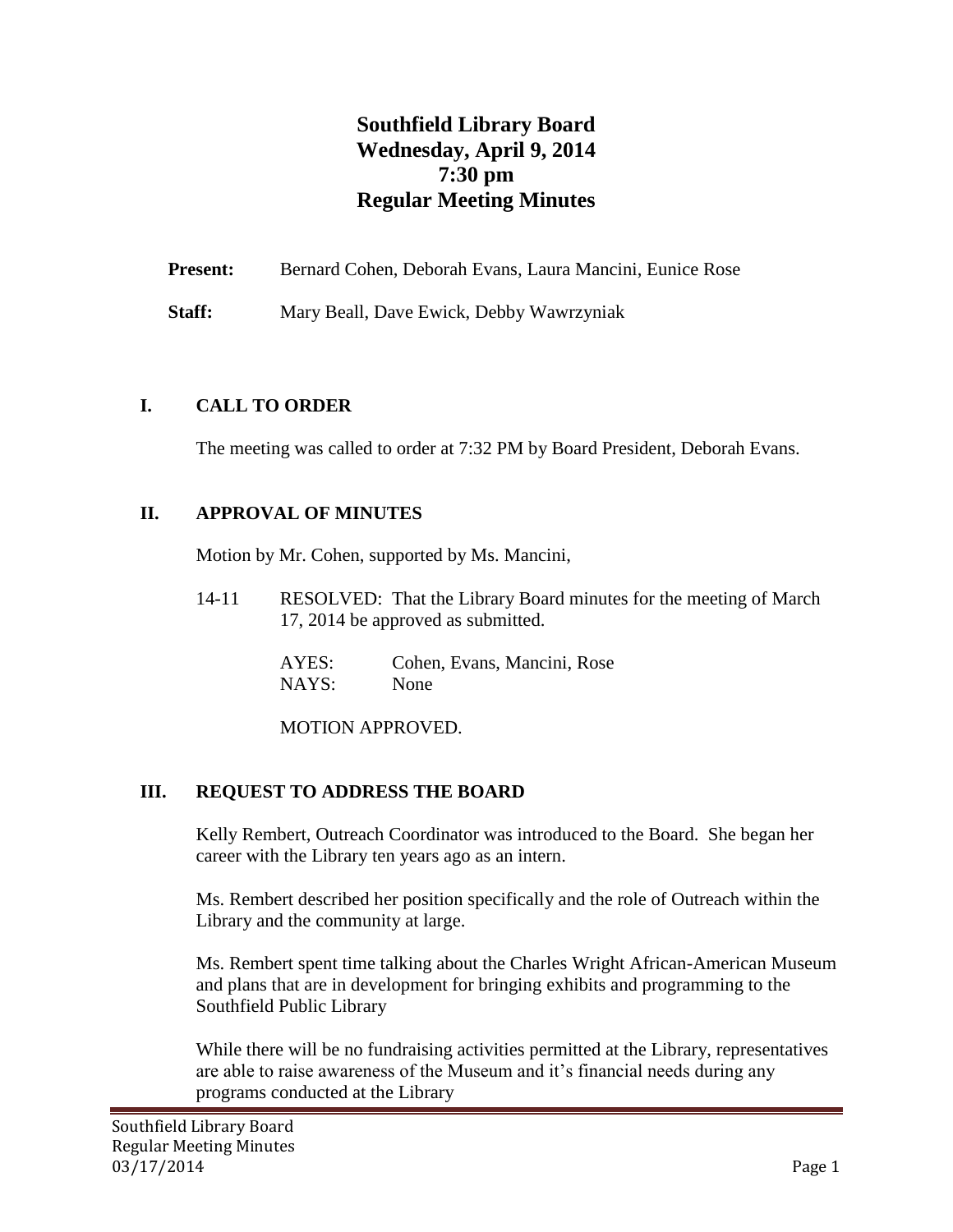Ms. Rembert is also working on business cards for Library Board members. A mockup will be ready for review by the Board at the May meeting.

The Board thanked Ms. Rembert for her work at the Library. Ms. Mancini shared Oakland County's high opinion of the Southfield Public Library's marketing and programming which is largely the result of Ms. Rembert's work.

Before leaving, Ms. Rembert promoted the photo booth that will be here next week to promote National Library Week.

 Mrs. Rose asked to speak to the Board and said that she heard from Security Officers that many patrons ask about having vending machines available for patrons to use. She now thinks it is a good idea.

There was a brief discussion on this topic. It was pointed out that if the Café is going to be reconfigured for the Friends, space can be set aside for a few vending machines. Ms. Mancini suggested Mr. Ewick contact libraries with vending areas to hear about the pros and cons.

She also pointed out that a quick survey on the Library's website can be used to see what kind of impact the lack of snack / beverage concessions is having on patrons.

Ms. Beall said that it is important to avoid sending mixed messages to the patrons by offer food and beverage concessions next to signs that say there is no food permitted in the Library. As a final note, Ms. Evans suggested finding out if the public area of the library can be serviced by the City's vending company and asked that this topic be included on next month's agenda.

Mr. Cohen noted that the Evergreen Road round about project needs to be taken into consideration. During the project it may be more difficult for patrons to come and go.

## **III TREASURER'S REPORT**

**A.** The expenditure and revenue report for March was reviewed. Mr. Ewick also noted that the Library's projected revenue for 2014/2015 was increased by about \$300,000.

There was a brief discussion on the balance of the Library Building Authority project fund surplus and the fact that many of the repair / replacement projects being considered for the next few years will likely deplete the account. When funding has been exhausted, funds for repairs and maintenance will have to come from the Library's operating budget.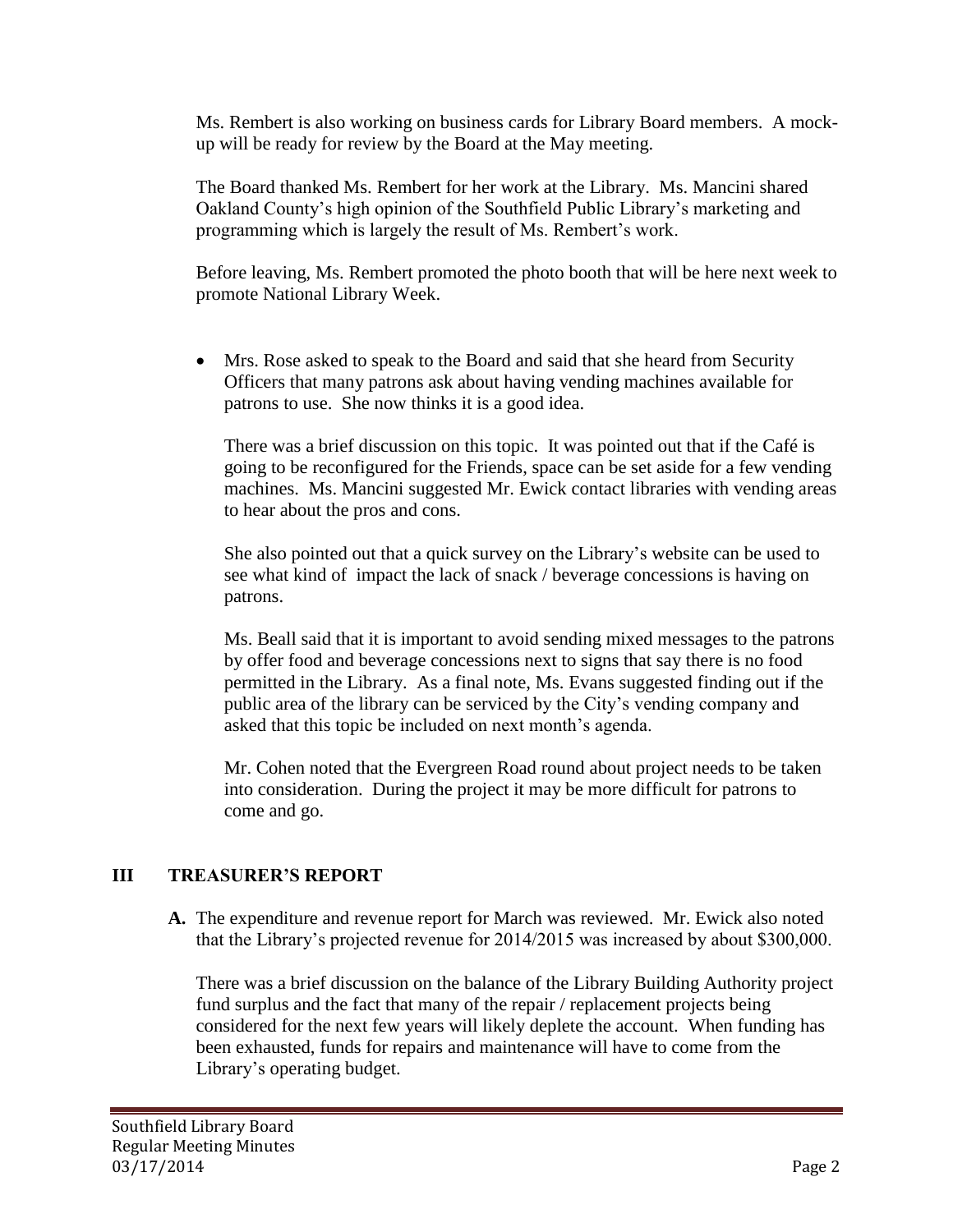Motion by Mrs. Rose, supported by Ms. Mancini,

14-12 RESOLVED: That the Library's revenue and expenditure report for the current fiscal year through March, 2014 be approved as submitted.

| AYES: | Cohen, Evans, Mancini, Rose |
|-------|-----------------------------|
| NAYS: | <b>NONE</b>                 |

MOTION APPROVED. .

 Mr. Ewick provided a brief update on refinancing the Library bonds based on a meeting he attended this morning. Topics included locking in a rate, how extra funds from the reduced payment will be used and making sure that no additional time is added to the bond's term.

Detailed explanations about the specific terms of the bond can be addressed by Mr. Lowenberg. Also discussed at the meeting was increasing the Library's revenue.

Laura Mancinci suggested looking at the Library's policy that allows students attending school in Southfield to enjoy full library privileges for free. It may be appropriate to charge a nominal fee to college students attending "for profit" institutions in Southfield for library privileges.

Mr. Ewick also reported on his ongoing search for an efficiency expert specializing in library staffing. He will review the list of firms he has acquired and begin getting some price ranges. Additionally, Mr. Zorn has repeated his plan to hire additional staff upon completion of the efficiency expert's report.

## **IV. REPORTS**

**A. Jr. Library Board**: Mr. Ewick is working with Ms. Fesko to see if Katheryne Stinson would be interested in being appointed as the Library Board's next student representative.

#### **B. Deputy Librarian Report:**

- **1.** Building Update**:** currently in process of having the chillers turned on. At the same time, damage that occurred during the severe cold is being repaired.
- **2.** Staff: LIC's have completed their training and have begun working weekends.

All five of the Library's intern positions will be vacant soon. Approval has been given to fill all vacancies in a timely manner.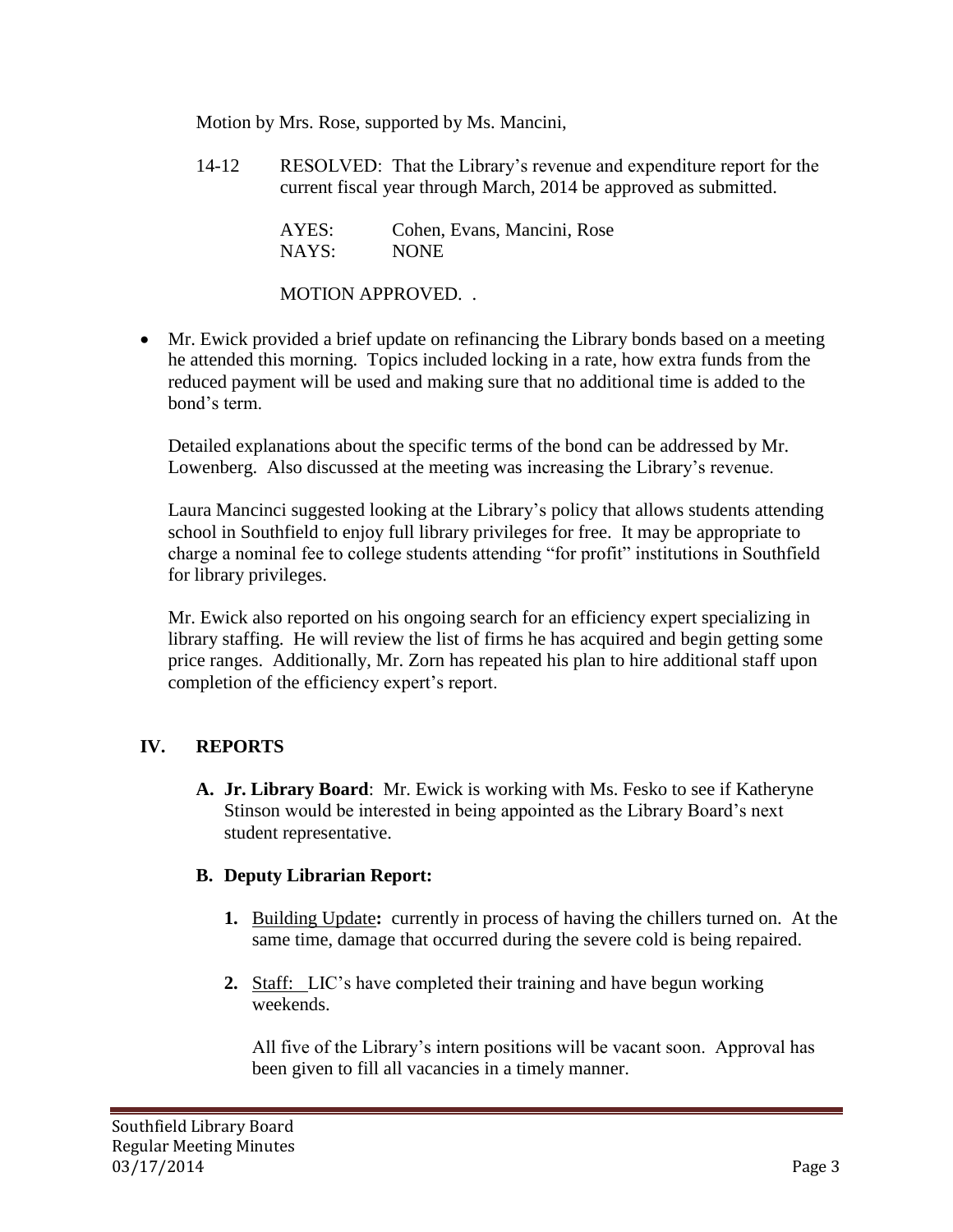Shari Fesko, Teen Librarian, gave a presentation in Techemseh, on working with teens in the library. She has been invited back to talk about safety for everyone at the library

## **V. OLD BUSINESS**

**A. Library Borrowing Policy Review**: the only suggestion made by staff is to change the policy to allow feature films to be renewed. Staff did not see any need for other changes to the policy. Currently, the Southfield Library is the only local library that does not allow renewal of feature films.

Motion by Mrs. Rose, supported by Ms. Mancini

14-13 RESOLVED, That the Southfield Public Library's borrowing policy will be changed to permit the renewal of feature films provided there is not a hold on the item being requested for renewal.

| AYES: | Cohen, Evans, Mancini, Rose |  |
|-------|-----------------------------|--|
| NAYS: | None                        |  |

MOTION APPROVED.

- **B. Library Director and Assistant Director Desk Schedule:** Tabled until next month.
- **C. CanStrong Update:** Nothing to report
- **D. Lutron System Update:** System update complete**.**
- **E. Vacancy Update:** Mr. Zorn has approved posting for the position and interviewing interested candidates. Ms. Robinson will be assisting the Library with the process. At this time, no confirmed time frame has been established. The Board encouraged Mr. Ewick to set a time limit on the process with Human Resources. The Board would like the process complete by June  $1<sup>st</sup>$ . Mr. Ewick indicated that he will share the Board's concern with Human Resources, but that he is not worried and that the position will be filled in a timely manner. With some of the Board concerned how a lengthy vacancy could negatively impact library function Ms. Mancini suggested inviting the HR director to the June meeting if measurable progress has not been made by that time.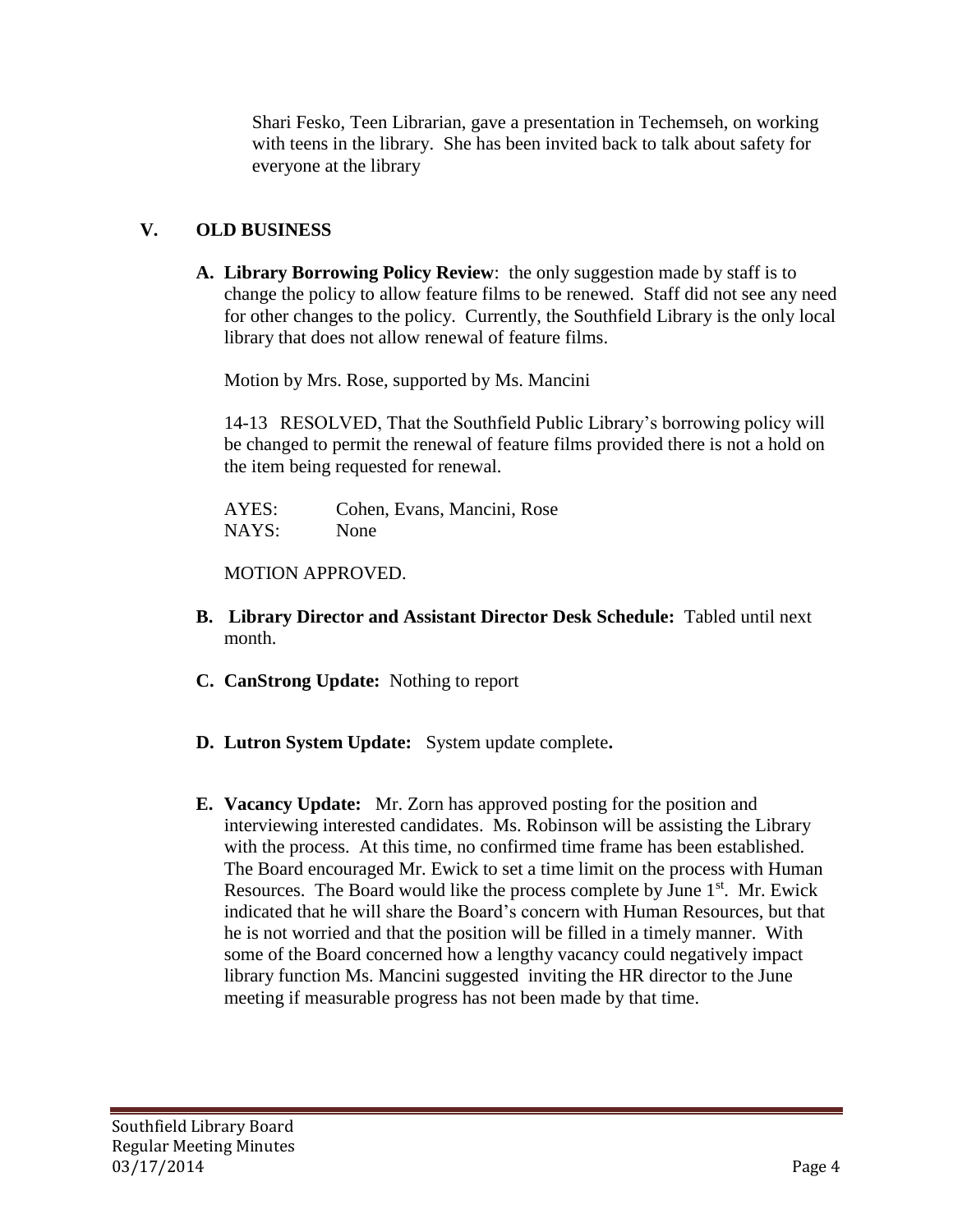**F. Friends Relocation to Café Space:** The space has been cleaned. The Friends remain reluctant to move upstairs. Plans to remodel the space to better suit the Friends book sale needs are being considered. Based on the previous discussion, Mr. Ewick wondered if he should again consider the café space for concession purposes. The Board agreed that the first priority is to get the Friends out of the basement. Ms. Mancini suggested encouraging the Southfield Friends to visit other libraries book sale space for ideas to us the café space effectively.

It was further suggested that the Library can offer to pay for refurbishing the space utilizing fit funds to cover the cost.

It was further suggested that the Friends move upstairs with minimal remodeling until they get a better understanding of their needs or if more appropriate space can be found during plans for the auditorium remodeling. The earliest the friends can be upstairs is early June.

- **G. Long Range Plan Update:** Based on suggestions by the Board the updated scope of work for the Long Range Plan RFP was presented to the Board. Once approved the document will be sent to the City's Purchasing agent to start the process.
- **H. Gift Policy:** 2 drafts were presented for the Board's review. Ms. Mancini asked if the City's Legal Department review this work. When told that Legal does review policies the Board asked Mr. Ewick to forwarded both drafts to Legal requested that they make a recommendation on the draft the Board should approve. Mr. Ewick was further told to give Legal a deadline of June  $1<sup>st</sup>$  so the item can be added to June's agenda.

## **VI. NEWS BUSINESS**

**A. Slate of Officers:** Dr. McCollough will be asked to prepare a slate of officers for presentation at the June meeting. Nominees will be given for the positions of President, Vice President, Treasurer and Secretary.

## **VII ALL OTHER BUSINESS**

#### A. **Programming:**

#### **B. Correspondence:**

o Email from Chris Campbell about future Cable programming featuring the Library was shared with the Board.